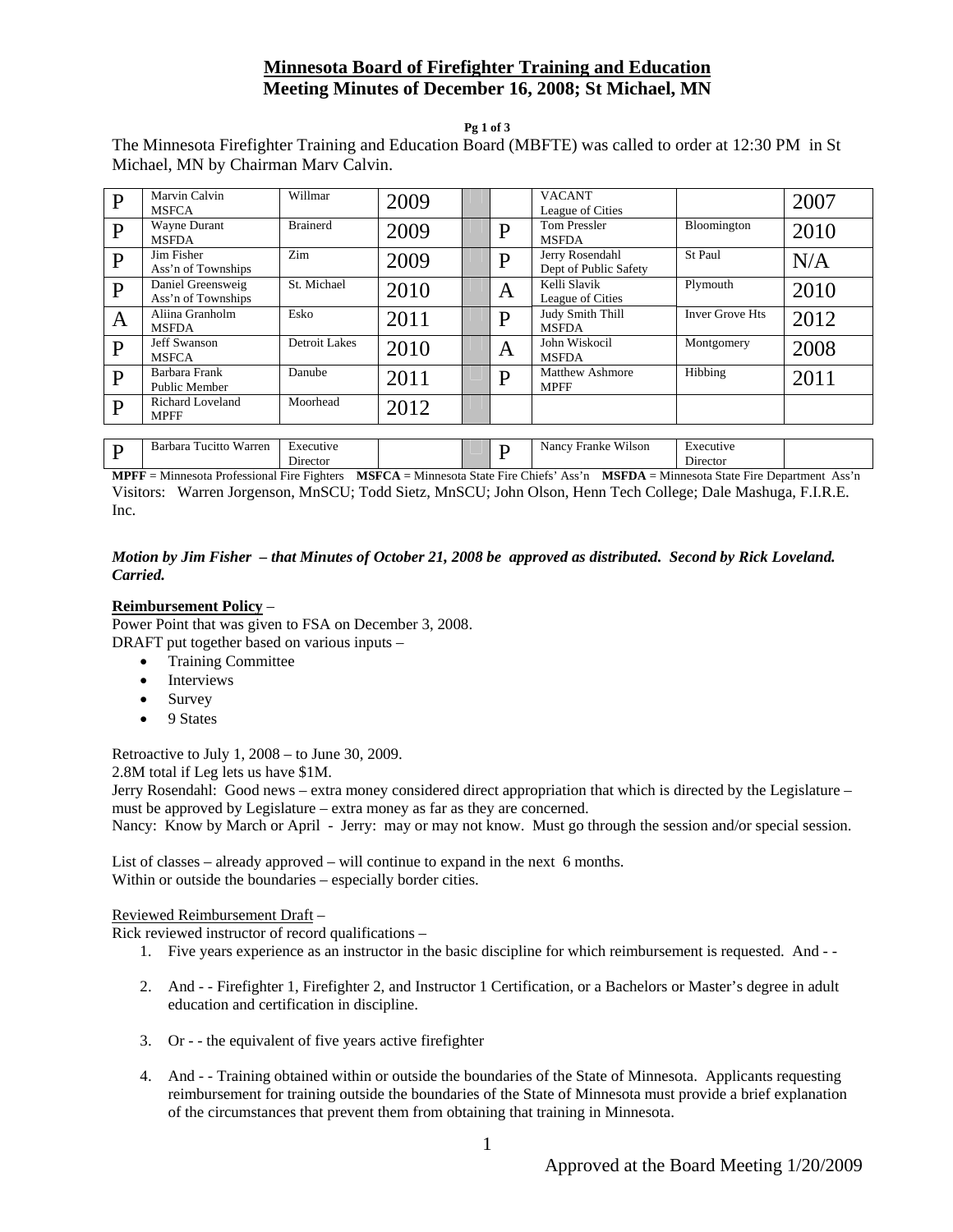# **Minnesota Board of Firefighter Training and Education Meeting Minutes of December 16, 2008; St Michael, MN**

#### **Page 2 of 3**

*Motion by Jerry Rosendahl – that we simplify for the initial roll-out in that it should be five years experience as an instructor in the basic discipline for which reimbursement is requested or FF1, FF2 and Inst 1 Certification and certification in discipline or a Bachelor's or Master's Degree. Second by Jim Fisher . Carried as amended.* 

#### *Amend by Barb Frank to add and the equivalent of five years active firefighter. Kelli second. Carried*

Reimbursement and discussions -

Hourly pay –

- $\bullet$  many departments do not have  $(60\%)$  put in a number. If not compensated put on the application and perhaps there will be a stipend.
- some in area pay and some just pay expenses.
- Eliminate hourly pay agree
- $\bullet$  Certification
	- o How are we improving training by paying certification? Not correct use of the moneys.
	- o Looking ahead to credentialing
	- o Agree to 50%

### *Motion by Rick Loveland – that text books are included in covered expenses.. Second by Jim Fisher . Carried.*

No double dipping. - If questions – contact ED. No conflict of interest – for members of the Board to get reimbursement.

### *Motion by Jeff Swanson – that the Board accept the modified procedure in concept. Second by Judy Thill . Carried.*

Rick Loveland indicated that there had been several meetings about this document. A number of issues have been discussed and he is happy that we were able to get through it together today. Appreciate everybody's input. It is a starting point. Training committee has a lot of work ahead.

Chair Calvin gave cudos to the Training Committee and the EDs.

Date for the application to be returned. If out in January (early) some Departments may not get it until February. Put date in March – March 1, 2009

# *Motion by Tom Pressler – that the application return date be established as March 1, 2009. Second by Judy Thill . Carried.*

Financial Report. The financial report was distributed as well as an excel spreadsheet for the operating budget.

#### *Motion by Wayne Durant to accept the Financial Reports as distributed. Second by Dan Greenswieg. Carried.*

Meeting schedule for 2009. Executive Monthly on 2<sup>nd</sup> Tuesday Board Monthly on 3rd Tuesday Legislative same day as Board meeting. 10 am

Training – Monthly  $3<sup>rd</sup>$  Tuesday – 10:30

# *Motion by Judy Thill to establish 2009 meetings as discussed. Second by Dan Greenswieg. Carried.*

Goal setting session – from Exec Committee – in  $1<sup>st</sup>$  quarter of 2009.